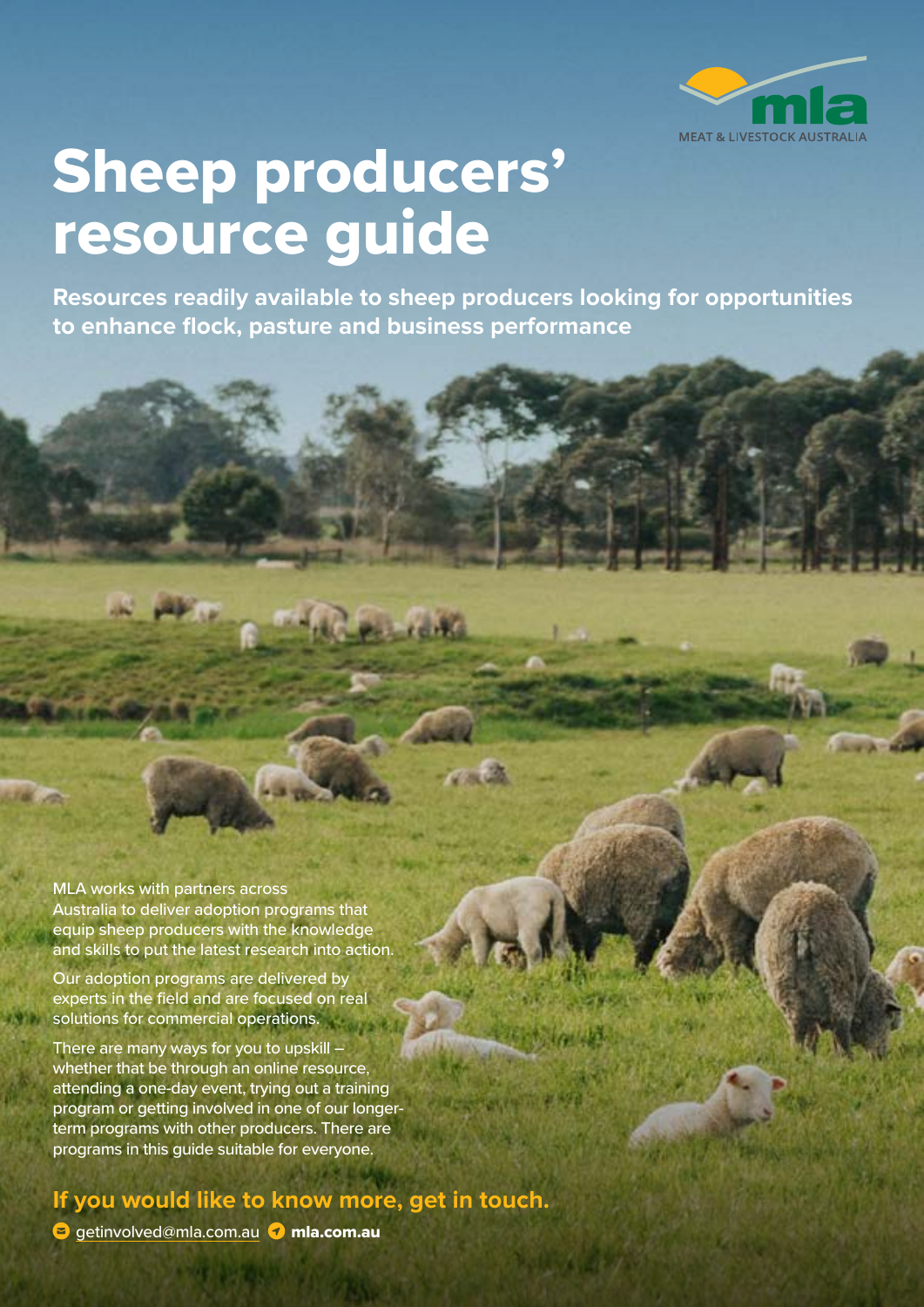## about what's happening in your industry Learn

## **C** Attend a MeatUp forum

MeatUp forums bring southern Australian red meat producers together to hear about the latest on-farm research and technologies and connect with others in the industry.

meatup

**[mla.com.au/meatup](https://www.mla.com.au/meatup)**



## **6** Access MLA's market reports

Access weekly reports and analysis on livestock markets and trends around Australia. Information on export and international markets is also available. Use the interactive market tool to find exactly the data you're after.

**[mla.com.au/prices-markets](https://www.mla.com.au/prices-markets)**

#### **C** Watch a productivity and profitability webinar  $\bullet$

This webinar series is designed to assist red meat producers to increase the productivity and profitability of their businesses.

**[mla.com.au/webinars](http://www.mla.com.au/webinars)**

## **Sign up for MLA updates**

*The Weekly* delivers industry news, market information and on-farm tips and tools to your inbox every Friday. It's a one-stop-shop for the latest red meat industry information.

**[mla.com.au/enews](https://www.mla.com.au/enews)**

*Feedback* magazine is the red meat industry's quarterly journal, available in hard copy and online. *Feedback* features practical, seasonal on-farm information and the latest industry innovations.

**[mla.com.au/feedback](https://www.mla.com.au/feedback)**

## **7** Stay up to date with the Sheep Sustainability Framework



The Sheep Sustainability Framework was initiated by Australia's sheep industry leaders to demonstrate our sustainable practices, identify areas for improvement, and better communicate with customers and consumers.

The framework lists 21 priorities across four themes - Caring for our Sheep; Enhancing the Environment and Climate; Looking after our People, our Customers and the Community; and Ensuring a Financially Resilient Industry.

**[sheepsustainabilityframework.com.au](https://www.sheepsustainabilityframework.com.au)**



Your gateway to MLA products and services **[mymla.com.au](https://mymla.com.au)**

## 2 Learn more about the Sheep Reproduction Strategic Partnership

The SRSP seeks to increase lamb production by lifting weaning and

**RISRSP** 

survival rates. The SRSP hosts a quarterly webinar series presenting the latest sheep

reproduction RD&A outcomes. There's also a monthly RD&A alert providing a snapshot of the current initiatives and events relating to improving sheep reproductive performance.

**[mla.com.au/srsp](http://www.mla.com.au/srsp)**

## **C** Connect with your regional research advisory council

MLA consults with regional committees to help guide research, development and adoption (RD&A) activities. In southern Australia, the Southern Australia Livestock Research Council (SALRC) and the Western Australian Livestock Research Council (WALRC) provide input into this process.



**[salrc.com.au](https://www.salrc.com.au/) [walrc.com.au](https://www.walrc.com.au/)**

## **8 Visit People** in Agriculture

People in Agriculture is an easy-touse website providing information on employment awards, benefits, wages, work health and safety, and industry news for employers within the agricultural industry.

**[peopleinag.com.au](https://www.peopleinag.com.au)**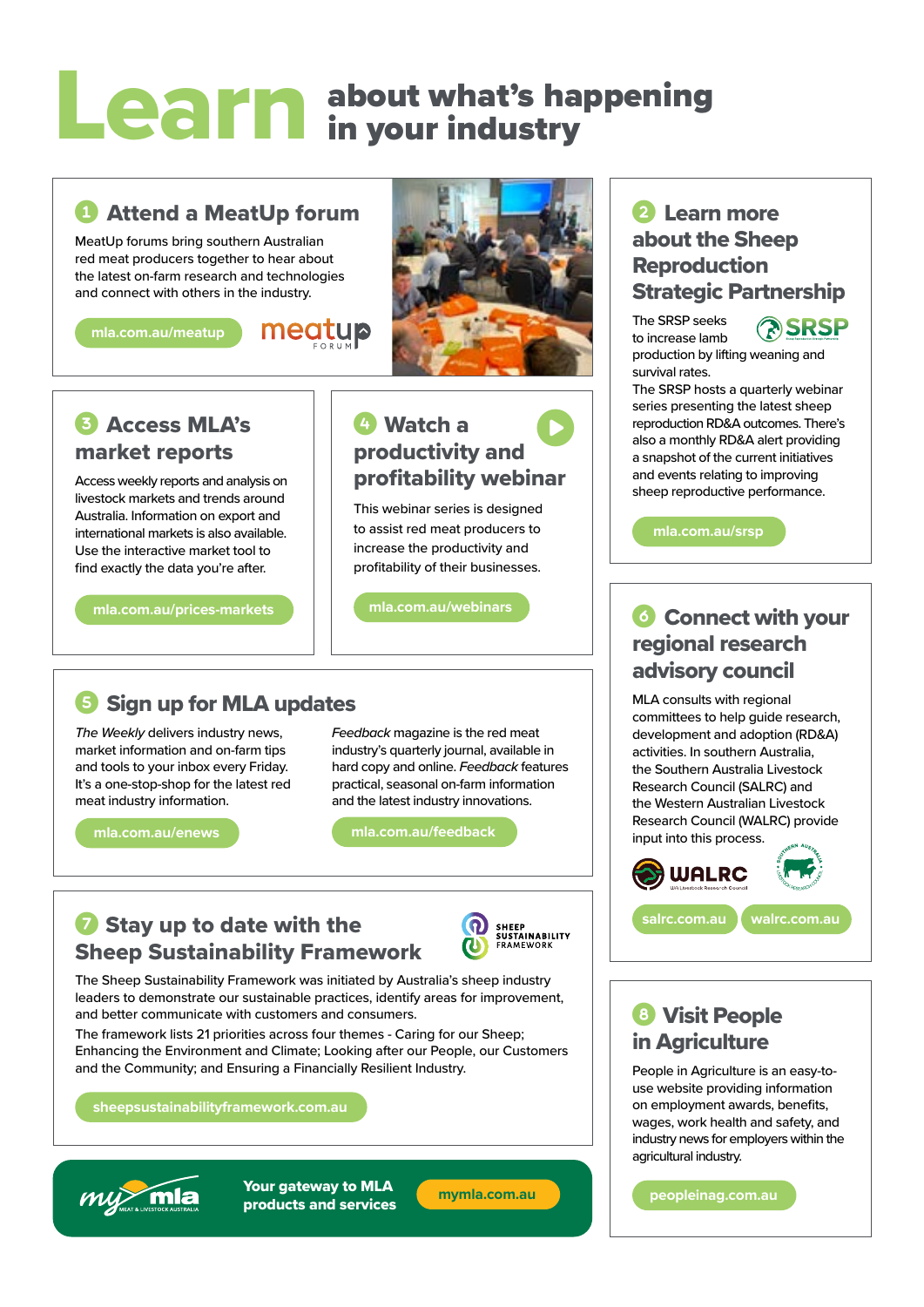# Upskill yourself and

## **O C** The toolbox

MLA's free e-learning platform, The toolbox, offers a flexible way for producers to expand their knowledge, anytime and anywhere. You can choose from a range of packages, each of which can be completed at your own pace.

**[elearning.mla.com.au](https://elearning.mla.com.au)**

## **A C** paraboss

ParaBoss is Australia's premier resource for parasite management information. Sheep producers can find the latest information on worm, lice and fly prevention and management strategies.

**[paraboss.com.au](https://www.paraboss.com.au)**

## **O** Pain mitigation in sheep

The use of pain relief while conducting routine husbandry practices is an expectation. Not only do producers need to consider pain relief products for their animals, but also alternative husbandry procedures and management practices.

Scan the below QR code for an outline of available products, their costs and when they are suitable to use.



## **10 Build resilience** during dry times

This catalogue provides access to a range of tools and resources to assist livestock

producers as they head into, manage through and plan to recover from drought.



## <sup>2</sup> Genetics hub

Breeding values allow you to see 'under the hood' of an animal. Learn how they can help you accelerate your flock's productivity.

#### ACCELERATE YOUR PRODUCTIVITY WITH GENETICS

**[genetics.mla.com.au](https://genetics.mla.com.au)**

## **6** Vaccination in sheep flocks

Vaccines are vital part of a flock health plan. When used correctly vaccines can help prevent common endemic livestock diseases, leading to improved animal health, welfare and productivity.



## **8 Making More** *From Sheep*

An online manual providing Australian lamb and wool producers with best-practice information, tools and training to help them build profitable and sustainable sheep enterprises.

**[makingmorefromsheep.com.au](https://www.makingmorefromsheep.com.au)**

## **B** Sheep GENETICS

Sheep Genetics is the genetic evaluation service of the Australian sheep industry. Sheep Genetics helps you breed or buy animals using Australian Sheep Breeding Values (ASBVs) through LAMBPLAN and MERINOSELECT.



## **6 MLA** feedbase hubs

Manage your pastures for optimal performance with practical resources available at the following hubs:

- Lequmes hub
- Healthy soils hub
- Persistent pastures hub
- Weed control hub

Featuring case studies, calculators, reference guides and training packages, the hubs offer plenty of practical information to support your decisions throughout the season.

**[mla.com.au/feedbase-hub](https://www.mla.com.au/feedbase-hub)**

### **Q** Become a MSA accredited producer

Through your MyMLA account select Integrity and feedback > Sign up now > Meat Standards Australia

**[mla.com.au/msa](https://www.mla.com.au/msa)**



### Events and training

Find details of all planned events and training courses on the MLA events **calendar.**